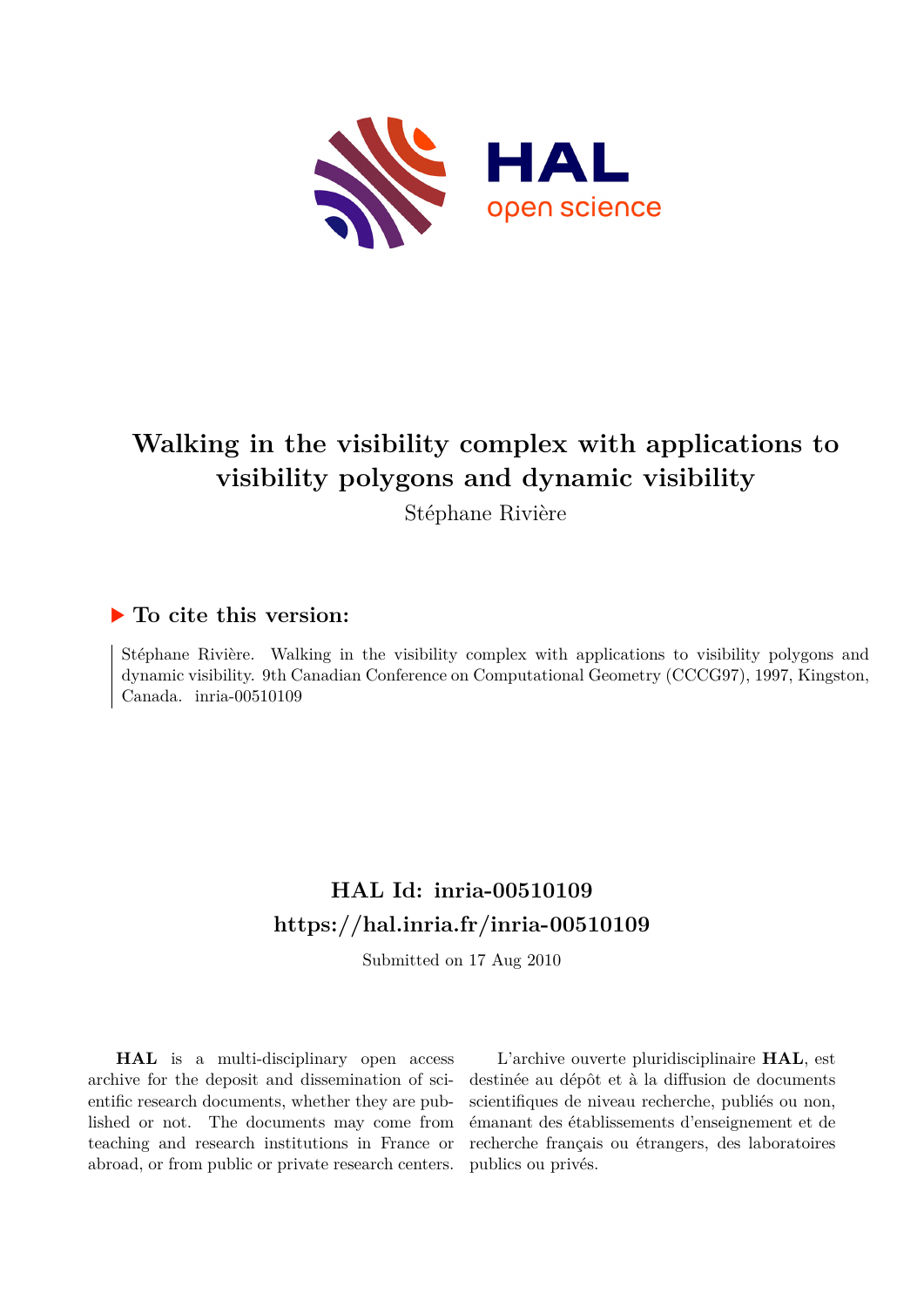## Walking in the visibility complex with applications to visibility polygons and dynamic visibility

RIVIÈRE Stéphane \*

#### **1 Introduction**

The visibility complex is a data structure that encodes all visibility relations between objects of a scene in the plane. However, in some applications only a subset of these informations is relevant at a time, in particular visibility informations about rays issued from (resp. going to) a given object  $\Omega$ .

We first consider the set of faces of the complex representing rays issued from a given object. We define an order on these faces and show, once the visibility complex is computed, how to visit all of them with no additional data structure in optimal time  $O(k_f)$ , where  $k_f$  is the number of faces visited. Then we show how to use this walk to perform a topological sweep of the vertices incident to these faces in optimal time  $O(k_v)$ , where  $k_v$  is the number of these vertices, still with no additional data structure.

We next consider the set of faces of the complex representing rays issued from the "blue sky" and passing through a line segment s which is outside the convex hull of the scene. We show that the previous algorithms can be adapted simply in this new context, and we use these walks for two applications. First, we show how to compute the visibility polygon of a line segment  $s = (p, q)$  outside the convex hull of the scene in  $O(vis(s) + t_v(p) + t_v(q))$  time, where  $vis(s)$  is the size of the visibility polygon and  $t_v(p)$  (resp.  $t_v(q)$ ) is the time to compute the view around  $p$  (resp.  $q$ ). Second, we show how to maintain the view around a point moving from  $p$  to  $q$ . Once the view around  $p$  is computed, the algorithm has a total running time  $O(\max(v(p), v(p, q)))$ , where  $v(p)$ is the size of the view around p and  $v(p, q)$  the number of changes of visibility along  $(p, q)$ . This algorithm is an alternative to those we have described in [Riv97b].

e-mail: Stephane.Riviere@imag.fr

#### **2 The visibility complex**

Visibility computations involve determining the object seen along directions of vision, that is along maximal free line segments (line segments of maximal length in free space), that we also call rays. Recomputing each time the object seen along a ray can be too time consuming for some visibility problems. One solution to this issue is to classify rays according to their visibility: To find the object seen along a ray, we then just have to identify the set of rays that contains the given ray and to read the visibility properties of this set.

Pocchiola and Vegter [PV96] have devised a new data structure, the visibility complex, which represents sets of rays having the same visibility properties. A ray going from an object  $O_l$  to another object  $O_r$  being characterized by its label  $(O_l, O_r)$ , the visibility complex is the quotient space of the space of rays under the following relation  $\sim$ :  $r_1 \sim r_2$  iff  $r_1$  can be moved continuously to  $r_2$  while keeping the same label.

We have adapted this structure, created initially for scenes of convex curved objects, for polygonal scenes: Each side of a polygon is a distinct object (there is an additional object  $O_{\infty}$  which represents the "blue sky" surrounding the scene). The visibility complex is composed of three types of elements: faces (2D components), edges (1D components representing rays passing through a polygon vertex), and vertices (0D components representing rays passing through two polygon vertices, that is edges of the visibility graph). We say that an element of the complex representing rays of label  $(O_l, O_r)$  has itself a label  $(O_l, O_r)$ .

These elements are best handled by means of a duality relation, which maps a line  $l$  of the scene into a point  $l^*$  in a dual space, and maps all the lines passing through a point p in the scene into a dual curve  $p^*$ . The only relevant informations in dual space are topological relations between elements of the complex. We use here any duality relation equivalent to  $l : y \cos \theta - x \sin \theta - u = 0 \mapsto l^* : (\theta, u)$ , that is, with the following property: If  $l$  and  $l'$  are two parallel lines such that l' is above l, then in dual space  $l^*$  and  $l'^*$ are two points with the same x-coordinate and  $l'^*$  is above  $l^*$ . This property implies that if a point  $p$  is below (resp. above) a line  $l$ , then the dual point  $l^*$  is above (resp. below) the dual

<sup>∗</sup> iMAGIS-GRAVIR/IMAG - BP 53

<sup>38041</sup> GRENOBLE CEDEX 09 - FRANCE

www: http://www-imagis.imag.fr/Membres/Stephane.Riviere iMAGIS is a joint project of CNRS/INRIA/INPG/UJF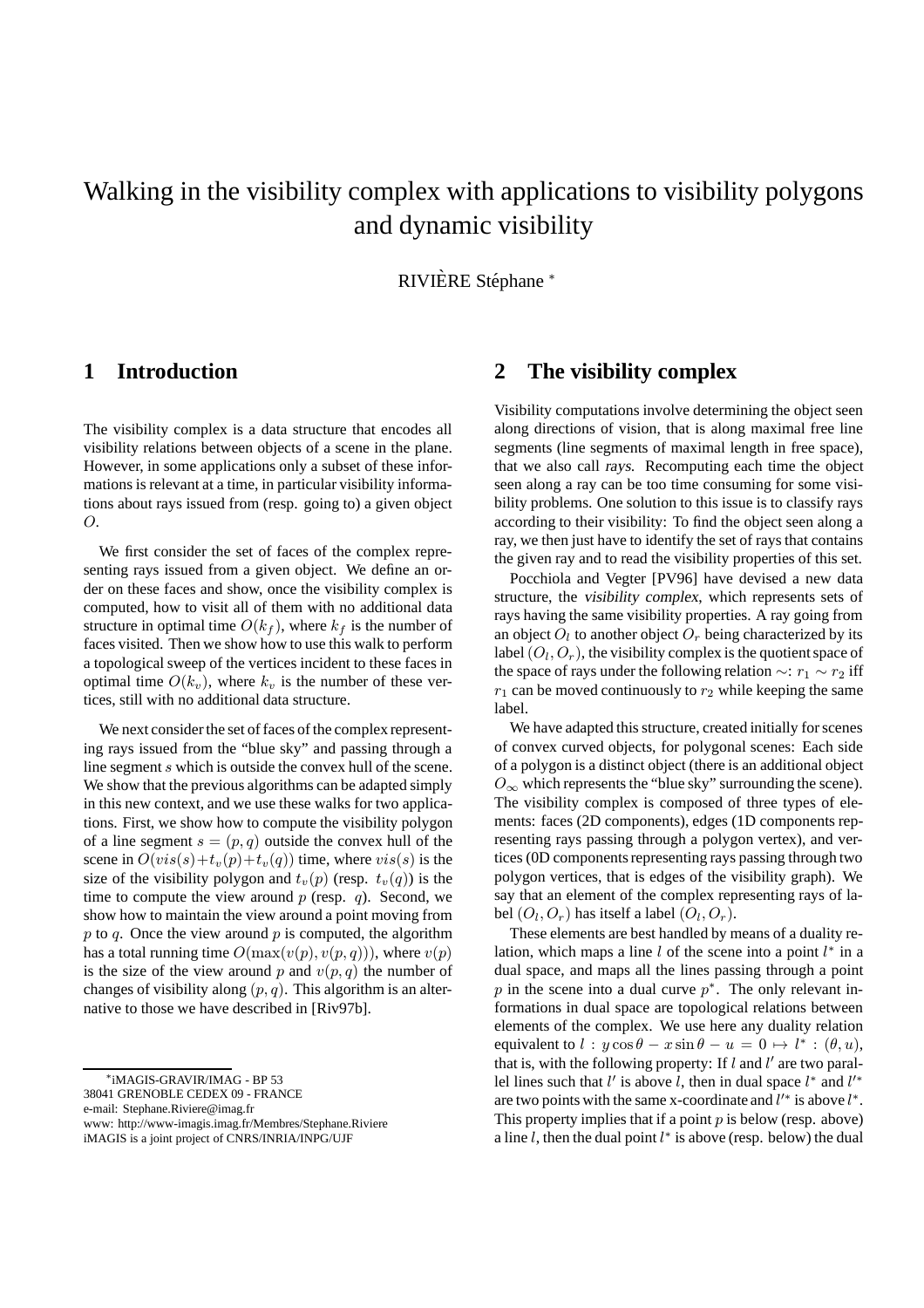curve  $p^*$ .

Figure 1 shows the elements of the complex represented in dual space. This figure also shows the general structure of a



Figure 1: Visibility complex in dual space.

face. A face has two extremal vertices ( $v_l$  and  $v_r$ ) that separate its frontier into two chains of edges: a chain of upper edges ( $lu^*, 1^*, 2^*$ , and  $ru^*$ ) and a chain of lower edges ( $rd^*,$ 3<sup>\*</sup>, and *ld*<sup>\*</sup>). The complex has a lower and an upper semiinfinite faces of label  $(O_{\infty}, O_{\infty})$  that represent rays that are outside the convex hull of the scene.

Edges of the complex corresponding to rays passing through p have  $p^*$  as supporting curve. As shown in Figure 2, edges whose supporting curve is  $ru^*$  (resp.  $rd^*$ ,  $lu^*$ , and  $ld^*$ ) can be in fact divided into sub-edges: Such edges are then called fat edges. They can occur only at the beginning or at the end of chains of edges and will be called left/right-upper/lower fat edges.



Figure 2: Right-upper fat edges.

The visibility complex of a polygonal scene of  $n$  total polygon vertices has a size  $O(k)$  — k size of the visibility graph — and can be computed in optimal  $O(n \log n + k)$ time and  $O(n)$  working space with the algorithm we have described in [Riv97a].

### **3** Walking in  $C_l(O)$ , elements of the **complex of label** (O, .)

The visibility complex encodes all visibility relations between objects of the scene. However, in some applications only a subset of these relations must be used at a time, and visiting all the elements of the complex is then a waste of time. For example, in lighting simulations (see [ORDP96] for more informations on how to use the visibility complex for radiosity computations), only faces of label  $(O,.)$  (i.e.,  $O$ is the left object of their label) must be processed to update the illumination of an object O.

Let  $C_l(O)$  denote the set of elements of the complex of label  $(O,.)$  (we do not include in  $C_l(O_\infty)$  the two semi-infinite faces of label  $(O_{\infty}, O_{\infty})$ ). To visit all faces of  $\mathcal{C}_l(O)$ , we define an order on theses faces, and visit them in order.

Let us consider two faces f and  $f'$  of  $C_l(O)$  incident to a same edge  $e$ . Notice that, since both faces have label  $(O, .)$ , one face is above  $e$  and the other one is below  $e$ , that is  $e$  is an upper edge of one face and a lower edge of the other. If f is below e, then f' is above e and we say that  $f < f'$  (and vice versa). We can extend this order: We say that  $f \prec f'$  if there is a sequence  $(f_i)$  of faces of  $C_l(O)$  such that  $f_0 = f$ ,  $f_k = f'$  and  $\forall 0 \leq i < k$ ,  $f_i < f_{i+1}$ . It can be proved that any two faces f and  $f'$  of  $C_l(O)$  are comparable with respect to ≺, therefore:

**Proposition 1** *The relation*  $\prec$  *on faces of*  $C_l(O)$  *defined by*  $f \prec f'$  *iff there exists a sequence*  $(f_i)$  *of faces of*  $\mathcal{C}_l(O)$  *such that*  $f_0 = f$ ,  $f_k = f'$  *and*  $\forall 0 \le i < k$  *there exists an edge*  $e_i$  that is an upper edge of  $f_i$  and a lower edge of  $f_{i+1}$ , is a *total order on faces of*  $C_l(O)$ *.* 

Given a face  $f$ , we can now define its previous face  $prev(f) = max_{\prec} \{ f' \in C_l(O) | f' \prec f \}$  and its next face  $next(f) = min_{\prec} \{f' \in C_l(O) | f \prec f'\}.$ 

All faces incident to a lower (resp. upper) edge of  $f$  are inferior (resp. superior) to  $f$ . These inferior faces are of two



Figure 3: Ordering of faces of  $C_l(O)$ .

sorts: faces incident to sub-edges of the left-lower fat edge, that are ordered from left to right, and faces incident to normal lower edges, that are ordered from right to left (figure 3). Therefore, the previous face of  $f$  is the face incident to the last sub-edge of the left-lower fat edge of  $f$  if this edge exists, incident to the first lower edge else. Similarly, the next face of  $f$  is the face incident to the first sub-edge of the rightupper fat edge if this edge exists, incident to the last upper edge else.

A face always has a previous and a next face in  $C_l(O_\infty)$ . If the complex is "warped" modulo  $2\pi$  (i.e., rays of slopes differing by  $2\pi$  are identified), then by starting from f and always walking into the next (resp. previous) face we visit all faces of  $C_l(O_\infty)$  and "come back" to f. Figure 4 shows an example of walk in  $C_l(O_\infty)$  when faces are visited in decreasing order.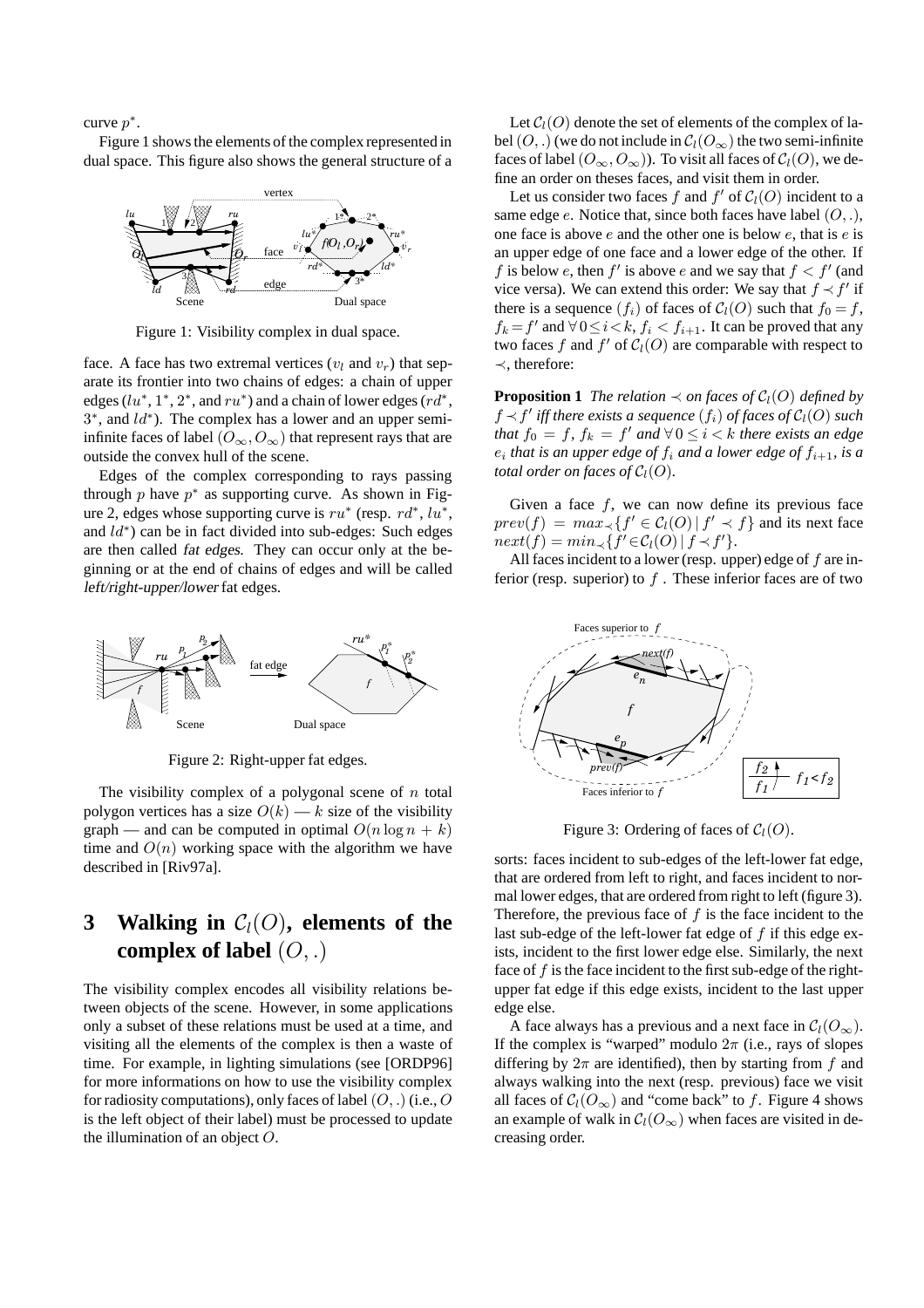

Figure 4: Visiting faces of  $C_l(O_\infty)$  in decreasing order.

On the other hand, if O is a line segment  $(p, q)$  of the scene, then the previous (resp. next) face of f may not belongs to  $C_l(O)$ . If f has only one lower edge whose supporting curve is  $p^*$ , then  $prev(f)$  does not belongs to  $C_l(O)$ . In this case, the left extremal vertex of f is  $v_l = p^* \cap q^*$  and corresponds to the ray  $(p, q)$ : f is the first face of  $C_l(O)$ . Likewise, if  $f$  has only one upper edge whose supporting curve is  $q^*$ , then  $next(f)$  does not belongs to  $C_l(O)$ . The right extremal vertex of f is  $v_r = q^* \cap p^*$  and corresponds to the ray  $(p, q)$ : f is the last face of  $C_l(O)$ .

So  $C_l(O)$  has a finite number of faces that are located between the curves  $q^*$  and  $p^*$ . To visit all faces of  $C_l(O)$ , we just start from its first face (which can be found in  $O(\log n)$ ) time if needed) and walk into the next face until encountering the last face.

If each face has a pointor to the first (resp. last) sub-edges of its right (resp. left) fat edges (pointors that can be computed during the construction of the complex), then the previous and the next faces of  $f$  can be found in constant time:

**Proposition 2** *Without any supplementary data structure, faces of*  $C_l(O)$  *can be visited in increasing (resp. decreasing) order in optimal time proportional to the number of visited faces.*

### **4 Topologically sweeping vertices of**  $C_l(O)$

We have seen that we can visit the faces of  $C_l(O)$  in optimal time. If for each face  $f$  we visit each of its incident vertices, then we can visit all vertices of  $C_l(O)$  in optimal time: Such vertices are incident to at most three faces of  $C_l(O)$ . However, visiting a vertex several time is not practical: If a vertex must be processed only once, then we must keep an historic to check whether a vertex has been visited before. Moreover, there is a natural partial order on the vertices of the complex  $-v < v'$  if there is a monotonous path of consecutive edges from  $v$  to  $v'$  — and it is more interesting to perform a topological sweep of the vertices of  $C_l(O)$ , that is, to visit then in a way compatible with their order: We can then use the coherence of the sweep to update informations in constant time instead of recomputing them each time.

We use the walk devised in the previous section to do a topological sweep of these vertices in increasing order: We

walk on the faces of  $C_l(O)$ , and for each visited face f we sweep some of its incident vertices.

Those swept vertices must be chosen so that when the walk is completed, (1) each vertex of  $C_l(O)$  has been swept exactly once (therefore only a subset of vertices of  $f$  must be swept when  $f$  is visited), (2) the sweep is coherent locally, that is, for each face  $f$  its vertices have been swept from left to right, and (3) the sweep is coherent globally. Property (2) is a consequence of property (3), but we mention it because it helps to devise the sweep.



Figure 5: Sweeping vertices in increasing order **a.** in  $C_l(O)$ , **b.** in  $\mathcal{C}_l(O_\infty)$ .

We first consider  $C_l(O)$ , with  $O \neq O_{\infty}$ . Figure 5(a) shows a face f of  $C_l(O)$  and the order in which incident faces of f are visited (dotted arrows) in increasing order. We see that when we visit  $f$ , we can sweep neither its extremal vertices, nor vertices that separate sub-edges of its right-upper (resp. left-lower) fat edge: If we did, the local coherence of property (2) would not be satisfied. So we visit only the other incident vertices (black circles, bold arrows), those of upper edges

 $e =$  first upper edge of f while  $e \notin \text{right-upper}$  fat edge sweep left vertex of e  $e$  = next upper edge

and those of lower edges

 $e =$  last lower edge of f while  $e \notin \text{left-lower}$  fat edge sweep right vertex of e  $e =$  previous upper edge

as shown in figure  $5(a)$ .

We see that incident vertices that are not swept when visiting  $f$  are swept when visiting incident faces of  $f$  during the walk (white circles, normal arrows), and finally each vertex is swept exactly once (with the exception of the left (resp. right) vertex of the first (resp. last) face of the walk, but we just have to sweep them before (resp. after) the walk). We also see that vertices incident to  $f$  are swept correctly from left to right. By considering a dual curve and all successive faces incident to this curve, we can show that the sweep is also coherent globally.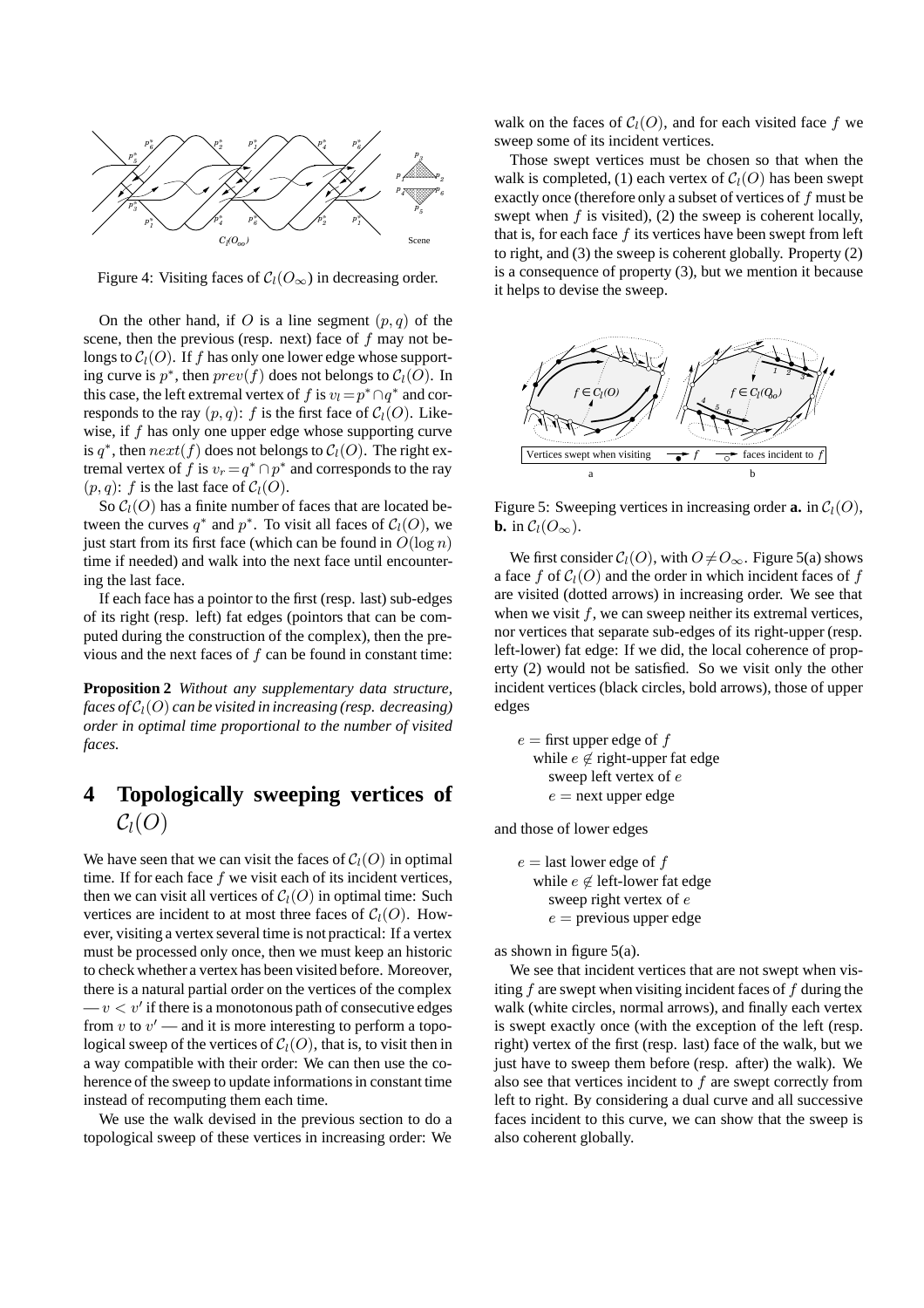Although this sweep is correct for  $C_l(O)$ , it cannot be used for  $C_l(O_\infty)$ : The face incident to the first (resp. last) subedge of the left-lower (resp. right-upper) fat edge of  $f$  may be a semi-infinite face of label  $(O_{\infty}, O_{\infty})$ , and since these faces are not visited during the walk, some vertices may not be swept.

So we perform the walk by visiting faces in decreasing order (dotted arrows in figure 5b). We see that this time only vertices subdividing the right-upper and the left-lower fat edges of f can be swept. We sweep them from left to right, by visiting first vertices incident to the right-upper fat edge, then those incident to the left-lower fat edge (black circles, bold arrows). This order is important: A dual curve may cut first the right-upper fat edge of  $f$  and cut next the left-lower fat edge of  $f$ . Other incident vertices of  $f$  are swept when visiting other faces (white circles, normal arrows). As in the previous algorithm, it can be shown that this sweep visits each vertex exactly once and is coherent globally.

This sweep is only valid for  $C_l(O_\infty)$  and cannot be used for  $C_l(O)$  when O is a line segment  $(p, q)$  of the scene: The first upper (resp last lower) edge of  $f$  may be supported by  $q^*$  (resp.  $p^*$ ), and in this case faces incident to these edges would not belong to  $C_l(O)$  and vertices incident to these edges would not be visited.

Both algorithms have their counterpart for sweeping vertices in decreasing order: The walk is done in reverse order and vertices are swept in decreasing order. Since the walk is done in optimal time,

**Proposition 3** *The vertices of*  $C_l(O)$  *can be swept topologically in increasing (resp. decreasing) order in optimal time proportional to the number of vertices swept.*

Figure 6 shows an exemple of sweep: It takes the walk of figure 4 and shows how vertices are swept during the walk. The order in which vertices are swept is similar to the order



Figure 6: Sweeping vertices of  $C_l(O_\infty)$ .

in which vertices of an arrangement of lines are swept with the algorithm of Overmars and Welzl [OW88]. This algorithm, a simplified version of the original algorithm of Edelsbrunner and Guibas [EG86], uses only one horizon tree and sweeps each time the leftmost upper vertex of the upper horizon tree.

Finally, we can notice that other combinations of walk/sweep produce partial sweeps that visit only interior vertices (i.e., vertices incident to three faces of  $C_l(O)$ ).

### **5 Walking in the zone of a line segment**

We want now to compute the visibility polygon of a line segment  $s = (p, q)$ , oriented from p to q, which is outside the convex hull of the scene. We must handle the objects of the scene weakly visible from the right side of s.

We must therefore consider faces of the complex that contain rays issued from  $O_{\infty}$  and passing through s (from left to right). The set of rays passing through  $s$  is represented in the visibility complex by the zone comprised between the dual curves  $p^*$  and  $q^*$  of the extremities of s, that is, the zone located below  $q^*$  and above  $p^*$ . So we consider the subset of elements of the complex of  $C_l(O_\infty)$  that intersect this zone. We note this subset  $C_l(s)$  and call it the zone of s.

We can define a total order on faces of  $C_l(s)$  in the same way we did for faces of  $C_l(O)$ . However, when searching the next and the previous face of a face  $f$ , we must now be carefull to stay in  $C_l(s)$ : The next (resp. previous) face of f in  $C_l(O)$  may not belongs to  $C_l(s)$ . To compute the upper edge  $e_{ns}$  incident to the next face  $next_s(f)$  of f in  $C_l(s)$ , we must do some checking (figure 7a):

 $e_n$  = edge incident to  $next(f)$  in  $C_l(O)$ if  $e_n$  is above  $q^*$ then  $e_{ns}$  = upper edge of f cut by  $q^*$ else if  $e_n$  is below  $p^*$ then  $e_{ns}$  = upper edge of f cut by  $p^*$ else  $e_{ns} = e_n$ 

We compute the lower edge  $e_{ps}$  incident to the previous face  $prev_s(f)$  of f in  $C_l(s)$  similarly (figure 7b):

$$
e_p = \text{edge incident to } prev(f) \text{ in } C_l(O)
$$
  
if  $e_p$  is above  $q^*$   
then  $e_{ps} = \text{lower edge of } f \text{ cut by } q^*$   
else if  $e_p$  is below  $p^*$   
then  $e_{ps} = \text{lower edge of } f \text{ cut by } p^*$ 

else  $e_{ps} = e_p$ 



Figure 7: **a.** Computing  $next_s(f)$ . **b.** Computing  $prev_s(f)$ .

 $C_l(s)$  has a finite number of faces, and therefore has a first and a last face. More precisely, a face  $f$  does not have a next (resp. previous) face in  $C_l(s)$  either if it contains the vertex  $v = p^* \cap q^*$  corresponding to the ray  $(p, q)$  (resp.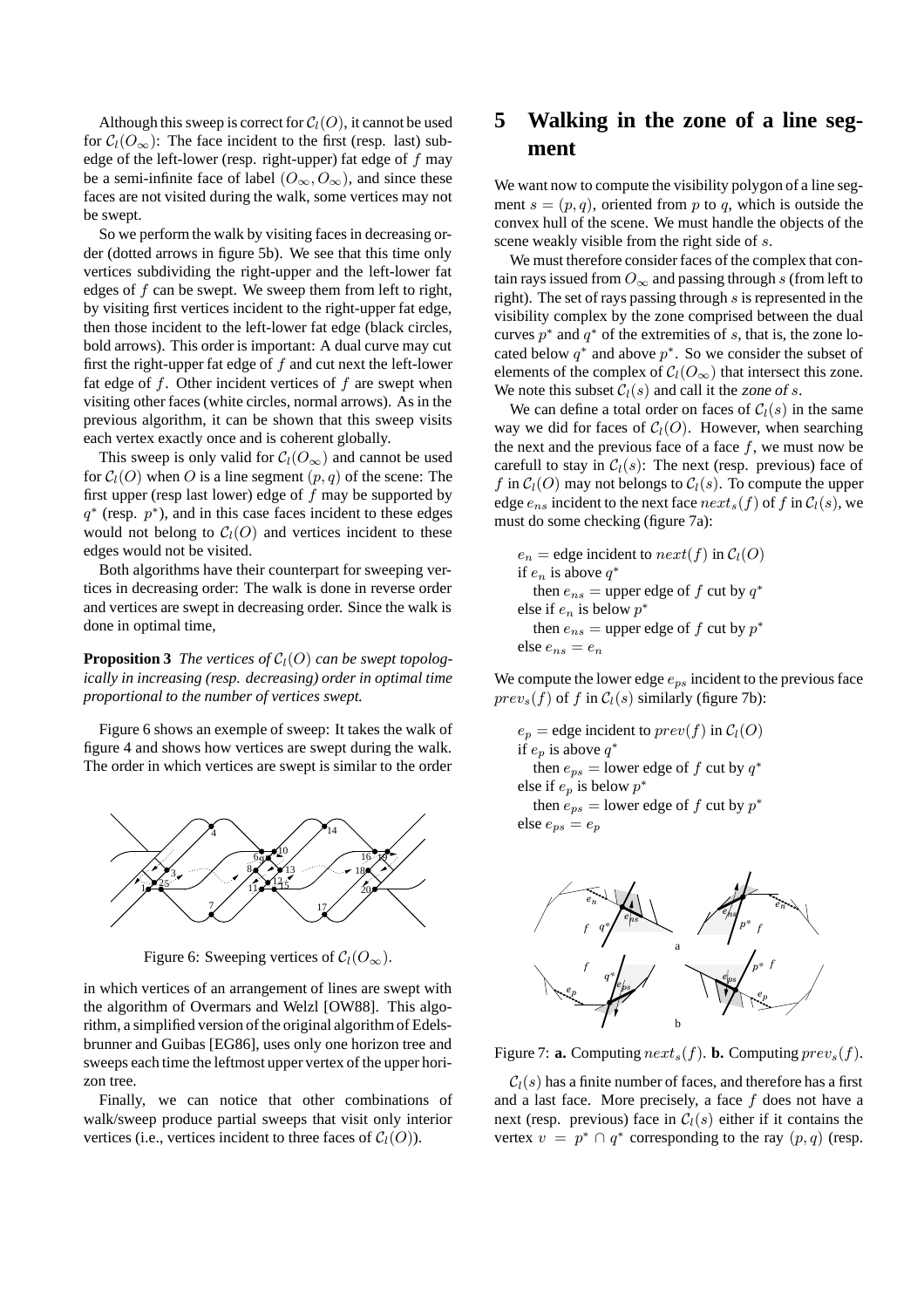$(q, p)$ ), or if its next (resp. previous) face is a semi-infinite face  $(O_{\infty}, O_{\infty})$ .

If the supporting line of s does not cut the convex hull of the scene, then  $v = p^* \cap q^*$  is in a semi-infinite face  $(O_{\infty}, O_{\infty})$ . In this case, the first face of  $C_l(s)$  is the face incident to the first edge cut by  $p^*$ , and the last face is the face incident to the last edge cut by  $q^*$  (figure 8 left). Both faces are incident to a semi-infinite face  $(O_{\infty}, O_{\infty})$ .

If the oriented supporting line  $(p, q)$  of s cuts the convex hull of the scene such that  $s$  is behind the scene, then the first face of  $C_l(s)$  is the face incident to the edge cut by  $p^*$  and to the lower semi-infinite face  $(O_{\infty}, O_{\infty})$ , and the last face is the face containing  $v = p^* \cap q^*$  (figure 8 middle).

If the line  $(p, q)$  cuts the convex hull of the scene such that s is before the scene, then the first face of  $C_l(s)$  is the face containing  $v = p^* \cap q^*$ , and the last face is the face incident to the edge cut by  $q^*$  and incident to the upper semi-infinite face  $(O_{\infty}, O_{\infty})$  (figure 8 right).



Figure 8: First and last faces of the zone of s.

Checking if  $e_n$  (resp.  $e_p$ ) is below  $p^*$  or above  $q^*$  is done in constant time. The computation of all the edges cut by  $p^*$ (resp.  $q^*$ ) is in fact the computation of the view around p (resp.  $q$ ). These views can be computed with a sweep algorithm and need not be computed in advance: The edges cut by  $p^*$  (resp.  $q^*$ ) can be computed one at a time when needed so that the computation of the walk and of the views are synchronized. So the sweep can be performed with no additional data structure, and

**Proposition 4** *Given a line segment*  $s = (p, q)$  *outside the convex hull of the scene, the*  $n_f$  *faces of*  $C_l(s)$  *can be visited in increasing (resp. decreasing) order in*  $O(\log n + n_f +$  $t_v(p)+t_v(q)$ ) *time, where*  $t_v(p)$  (resp.  $t_v(q)$ ) is the time to *compute the view around* p *(resp.* q*).*

The view around a point can be computed by two sweep algorithms respectively in  $O(v \log n)$  time, v size of the view, and in  $\Omega(v)$  and  $O(nv)$  time where these bounds are tight (see [PV96] and [Riv97a]).

We show in the remaining sections how the walk in the zone of  $s$  can be used to compute the visibility polygon of  $s$ , and to maintain the view around a point moving from  $p$  to  $q$ .

### **6 Computing the visibility polygon of a line segment**

The visibility polygon of a line segment  $s = (p, q)$  is the set of points of objects of the scene that are visible from (at least) one point in s. Every two side of the polygon is a transversal side supported by an object of the scene. The other sides are radial sides that link transversal sides (figure 9). We consider here that s is outside the convex hull of the scene.



Figure 9: Visibility polygon of a line segment.

We compute the visibility polygon by sweeping its successive transversal sides. A transversal side  $s_1$  of the visibility polygon supported by an object  $O_1$  is the set of right extremities of rays of a face  $f_1$ , face of  $C_l(s)$  of label  $(O_\infty, O_1)$ .  $s_1$ can be considered as the portion of  $O_1$  lightened by the neon s, the rays lightening  $s_1$  being those of  $f_1$ .

Let f2 be the next face of  $f_1$  in  $C_l(s)$   $(f_2 = next_s(f_1)),$ and let  $(O_{\infty}, O_2)$  be its label. Then it can be shown that the next transversal side of the visibility polygon is the part of  $O_2$  "lightened" by rays of  $f_2$ . Moreover, if e denotes the edge incident to  $f_1$  and  $f_2$ , then the radial side linking  $s_1$  to  $s_2$  (when it is not reduced to a point) is supported by the ray whose dual point in the complex is either a vertex extremity of e, or the intersection point of e and  $p^*$  (resp.  $q^*$ ).



Figure 10: Sweep of the visibility polygon.

The walk in  $C_l(s)$  allows us to compute the visibility polygon of s easily:

**Proposition 5** *The visibility polygon of*  $s = (p, q)$  *can be computed in*  $O(vis(s) + t_v(p) + t_v(q))$  *time, where vis(s) is the size of the visibility polygon and*  $t_v(p)$  (resp.  $t_v(q)$ ) the *time to compute the view around* p *(resp.* q*).*

Although its complexity is low, this algorithm is only close to optimal: Some points seen by  $p$  (resp.  $q$ ) may not correspond to a radial side of the visibility polygon. Notice also that the visibility polygon is not necessarily a simple polygon.